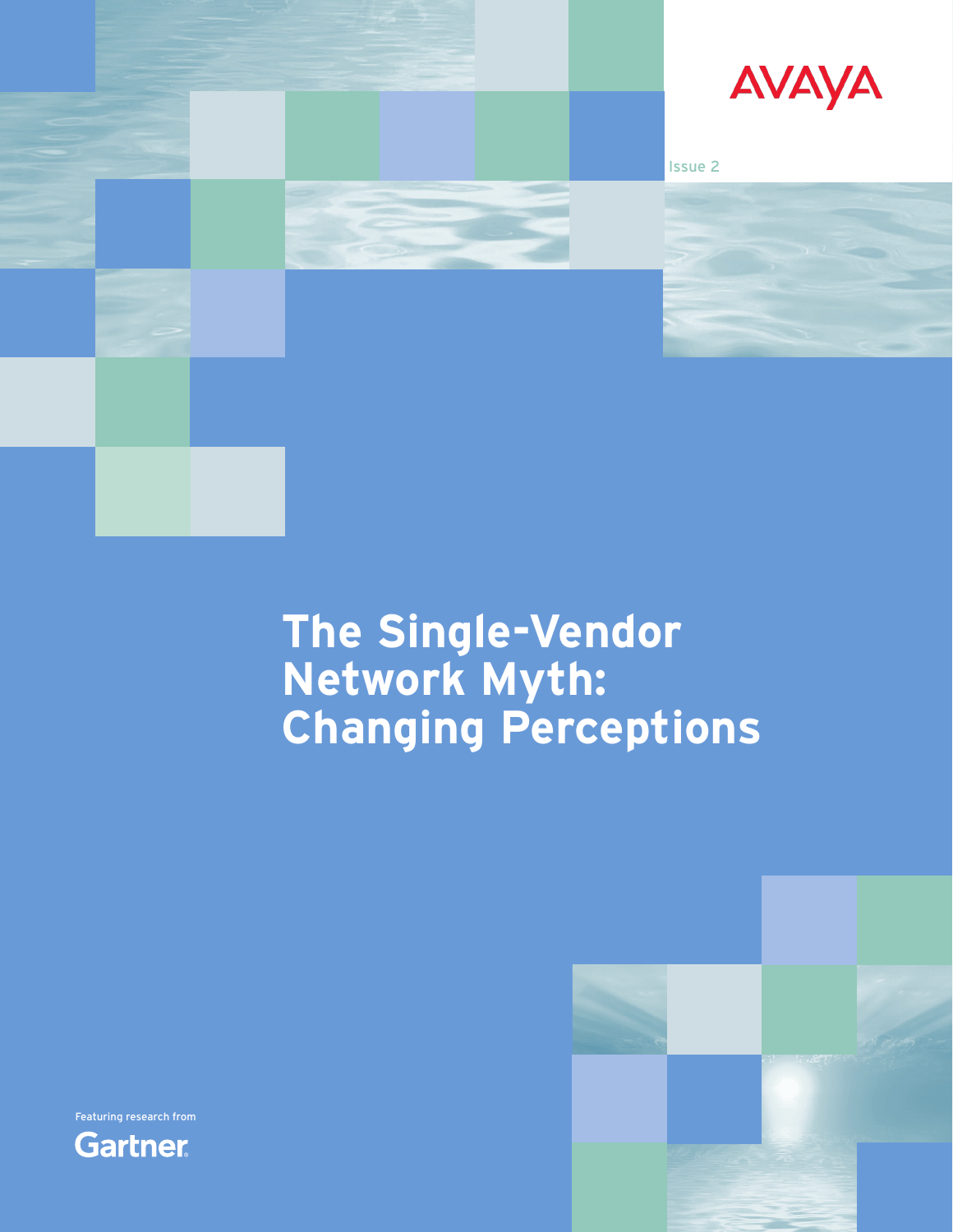## **Introduction**



As I meet with Avaya customers and prospects around the world there is one recurring theme that I keep hearing – they are looking for ways to leverage their current network infrastructure investments and prepare for the impending challenges of business collaboration. Yet some of our competitors are perpetuating a myth that if their customers deploy equipment from any other vendor but their own, they will face reliability, network management, and higher TCO issues.

At Avaya, a core strength of our Data Solutions portfolio has always been to build upon our customers' existing network infrastructure to solve today's business challenges of a distributed and collaborative workforce. Avaya delivers a future-proof infrastructure supporting real-time access to communications tools, information and

applications. We believe this is a more pragmatic approach, offering significant cost savings and at the same time providing solutions that meet and exceed the demands of the ever changing business.

Avaya offers an infrastructure unmatched in the most critical aspects of today's networks—resiliency, efficiency and scalability—the driving force behind our portfolio of fit-for-purpose enterprise network solutions.

In this issue of this newsletter series, we are pleased to present a very insightful report from Gartner "Debunking the Myth of the Single-Vendor Network" that presents a balanced and realistic view based on findings from customer interactions and detailed interviews.

**Steve Bandrowczak Vice President and General Manager Avaya Data Solutions**

The Single-Vendor Network Myth: Changing Perceptions is published by Avaya. Editorial supplied by Avaya is independent of Gartner analysis. All Gartner research is © 2010 by Gartner, Inc. and/or its Affiliates. All rights reserved. All Gartner materials are used with Gartner's permission and in no way does the use or publication of Gartner research indicate Gartner's endorsement of Avaya's products and/or strategies. Reproduction and distribution of this publication in any form without prior written permission is forbidden. The information contained herein has been obtained from sources believed to be reliable. Gartner disclaims all warranties as to the accuracy, completeness or adequacy of such information. Gartner shall have no liability for errors, omissions or inadequacies in the information contained herein or for interpretations thereof. The reader assumes sole responsibility for the selection of these materials to achieve its intended results. The opinions expressed herein are subject to change without notice.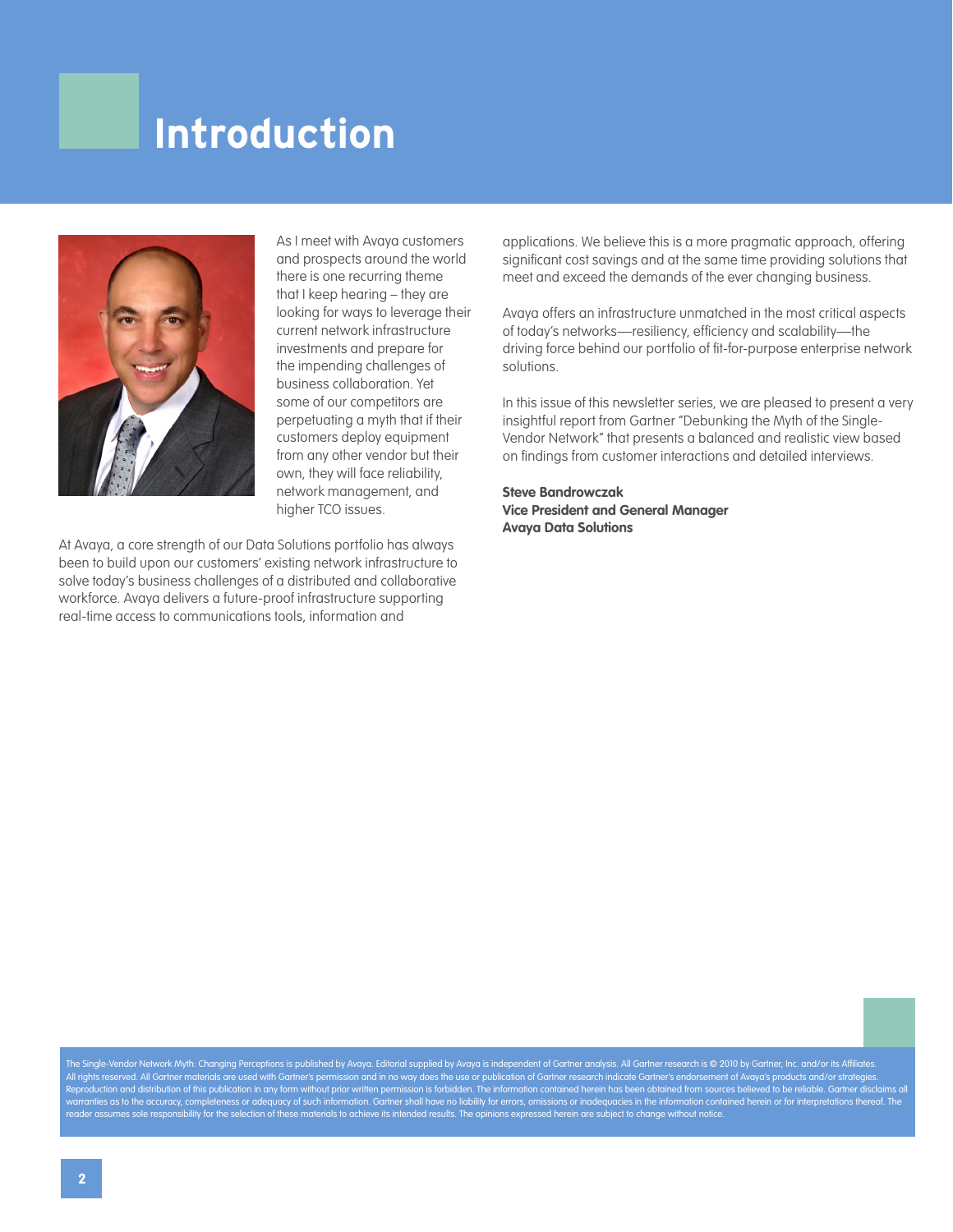## **Debunking the Myth of the Single-Vendor Network**



### **Mark Fabbi**

Mark Fabbi is a vice president, distinguished analyst and leads Gartner's research in Enterprise Network Infrastructure. Mr. Fabbi's research focuses on all aspects of enterprise network design, including network technologies, vendors and strategies. The focus for his research includes both physical and logical networking technologies for virtualized data centers, improving application performance using innovative network technologies that span the gap between applications and networks, and helping clients realize a more productive relationship with key vendors to improve operations while driving down infrastructure costs.



#### **Debra Curtis**

Debra Curtis:Debra Curtis is a research vice president in the Gartner IT Operations Management group. She is responsible for the research core topics of network management, event management, business service management and IT service portfolio management. She focuses on best practices for IT operations management, improving IT management process maturity and end-to-end IT service management.

Prior to joining Gartner, Ms. Curtis held product marketing and executive management positions at DeskTalk Systems and AXON Networks, both vendors specializing in network performance management. Ms. Curtis also spent 15 years at Digital Equipment Corporation, holding positions in product marketing, marketing planning, international marketing, software consulting and technical support.

We have collected information from hundreds of client interactions and have performed detailed interviews of nine organizations that have introduced a second vendor into their network environments. Our findings show that most organizations should consider a dual-vendor or multivendor solution as a viable approach to building their network, as significant cost savings are achievable with no increase in network complexity, while improving the focus on meeting business requirements.

#### **Key Findings**

- Introducing a second vendor into the network infrastructure will have no longterm impact on operational costs for organizations following best practices.
- Introducing a second networking vendor will reduce total cost of ownership (TCO) for most organizations by at least 15% to 25% over a five-year time frame.
- We did not encounter one example where operational cost savings would offset the equipment cost premium that Cisco generally charges.
- Most organizations that introduced a second vendor report a lasting decrease in network complexity, compared with an all-Cisco network.
- Network operations teams that are already using some form of multivendor management tools for fault alerting, configuration management or performance management are wellpositioned to take advantage of the second-vendor opportunity.

#### **Recommendations**

• Network architects and CIOs must consider alternative network vendors to ensure that they deliver a functional network solution at an appropriate cost point.

• Network operations teams should invest in multivendor-capable tools to help enable the organization to deal with a second vendor in their infrastructure, and to improve the operational capabilities with their incumbent solution.

#### **STRATEGIC PLANNING ASSUMPTION(S)**

Through 2015, Cisco will be unable to make sufficient changes to deliver a lower fiveyear TCO for network infrastructure and operations, as compared with alternative, dual-vendor approaches.

#### **ANALYSIS**

## **What You Need to Know**

The idea of a single-vendor network has been promoted by Cisco (just like strong vendors in other market areas) as a way to simplify operations, ensure reliability and lower the TCO for a network infrastructure. However, after interviewing various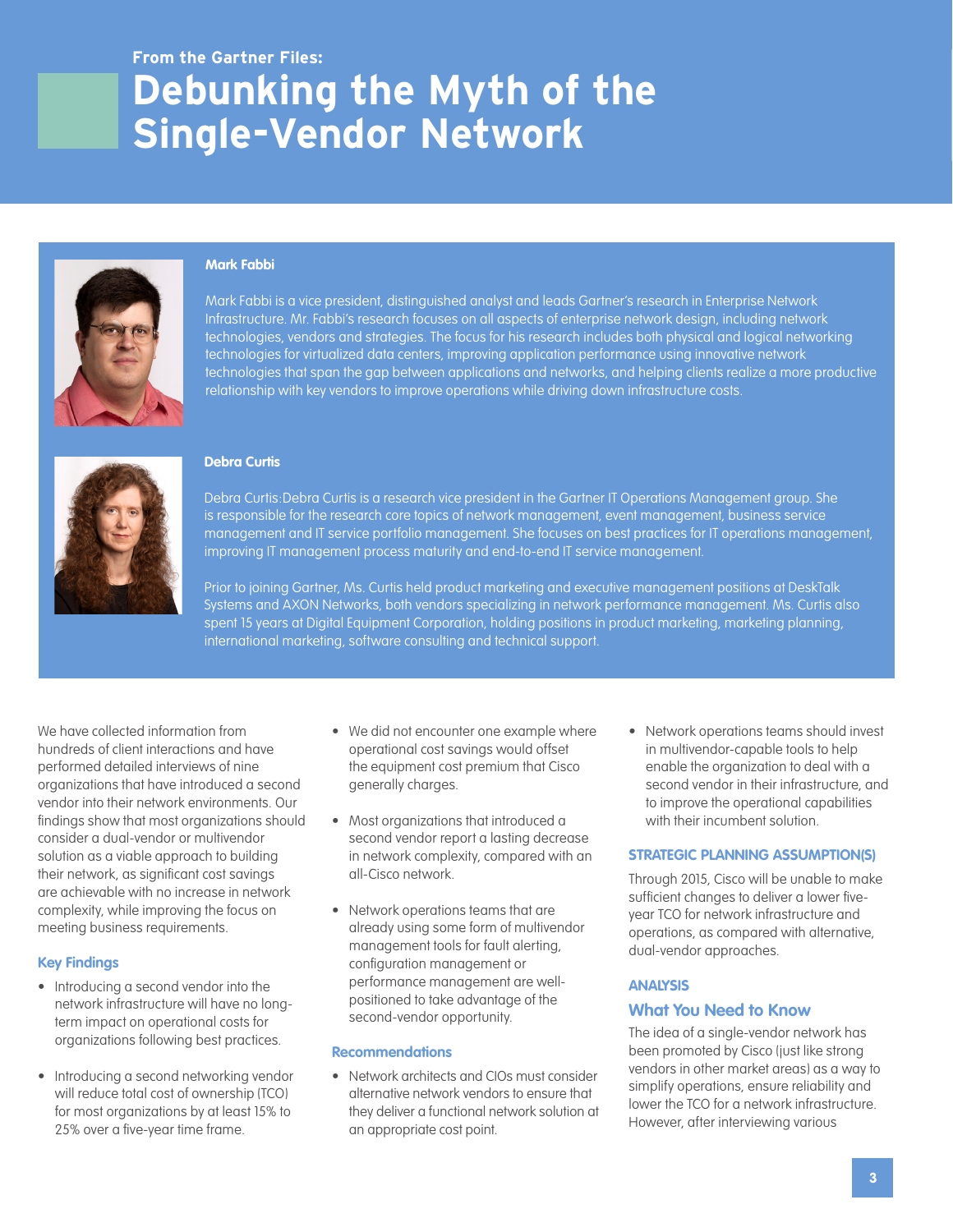organizations that have introduced a second vendor into their Cisco infrastructures, it is clear that in most cases today there is no financial, operational or functional basis for this argument. The reality is that a singlevendor Cisco network isn't necessarily less complex, easier to manage or more reliable than a network with multiple vendors when implemented with best practices. In every case we reviewed, organizations did not need additional staff to manage a dualvendor network, compared with a Cisco network, and the total initial capital costs and ongoing maintenance expenses of the environment were clearly higher in a Ciscoonly network. Network architects and CIOs who don't re-evaluate long-held incumbent vendor decisions (with any vendor) on a periodic basis are not living up to fiduciary responsibilities to their organization.

As the enterprise network equipment market continues to evolve away from one dominant vendor with a number of small tertiary players to one where there is increasing competition from strong, clearly committed alternatives, clients ask:

- • What vendors should I consider as an alternative to Cisco?
- Is it possible to (or should I, or how can I) integrate another vendor into my Cisco architecture?

## **Research Approach**

The foundation of this research is the hundreds of client inquiries we receive in the network equipment marketplace from clients looking at how to manage their existing environments to those looking at major project upgrades. These inquiries represent a significant portion of the competitive marketplace for network infrastructure. To supplement these client interactions, we requested reference accounts from three vendors (Cisco, HP and Juniper Networks) for representative customers that had either decided to remain in a single-vendor (Cisco) environment, or

had introduced a competitive product (HP or Juniper) into their environment.

We conducted nine in-depth interviews to ensure that their experiences matched the findings from our client base. The interviewed organizations ranged in size from roughly 1,000 users up to Fortune 500 organizations with more than 1,000 locations and more than 10,000 employees. Interviews were conducted with private and public sector organizations. We asked about their past and current environments, and specifically about changes in costs and processes in the following areas: staff training, operations and network management, network management tools and maintenance services. We also looked at the changes that took place in interoperability, failure rates and network complexity.

When researching this study, and from our hundreds of inquiry calls every year on this topic, Cisco is the predominant incumbent vendor mentioned when looking to pursue an alternative vendor strategy. This is due to a number of reasons, including:

- Dominant market share (with more than 70% revenue share in switching and routing, Cisco is an incumbent vendor in the majority of the market)
- Breadth of product offerings (Cisco often is the primary vendor for switching, wireless LAN [WLAN], WAN routing, IP telephony (IPT), network security and other network-related products within an organization)
- Premium-priced products and maintenance services
- • Lack of management integration (Cisco product families generally have separate command-line interfaces, management tools and consoles with little or no integration among product areas)

Due to the overwhelming interest from Cisco customers and Cisco's market share, a number of our recommendations and findings are Cisco-centric. However, we do talk with clients that are longtime buyers of other networking vendors (and we interviewed one organization that introduced a second vendor into a non-Cisco environment as a specific part of this research) and much (though not necessarily all) of the research and findings in this analysis apply to network organizations that find themselves with any long-standing and well-entrenched incumbent vendor. All vendors can find themselves falling into the following reasons why network organizations are considering a change in their approach:

- Vendor complacency over time, vendors can take customers for granted, and the level of attention and service can drop off.
- Less-competitive pricing vendors and their customers will rely on longstanding relationships, and possibly older contracts, to end up with noncompetitive pricing.
- Single-vendor-focused element management tools encourage lock-in and limit alternatives.

The concerns expressed by our clients when they start to consider looking for alternative vendors center around:

- The training required and the availability of skilled talent to deal with a different vendor
- The level of interoperability among different vendor solutions, and possible finger-pointing between two competing network infrastructure vendors
- The complexity multiplier of introducing operational difficulties related to managing a two-vendor or multivendor environment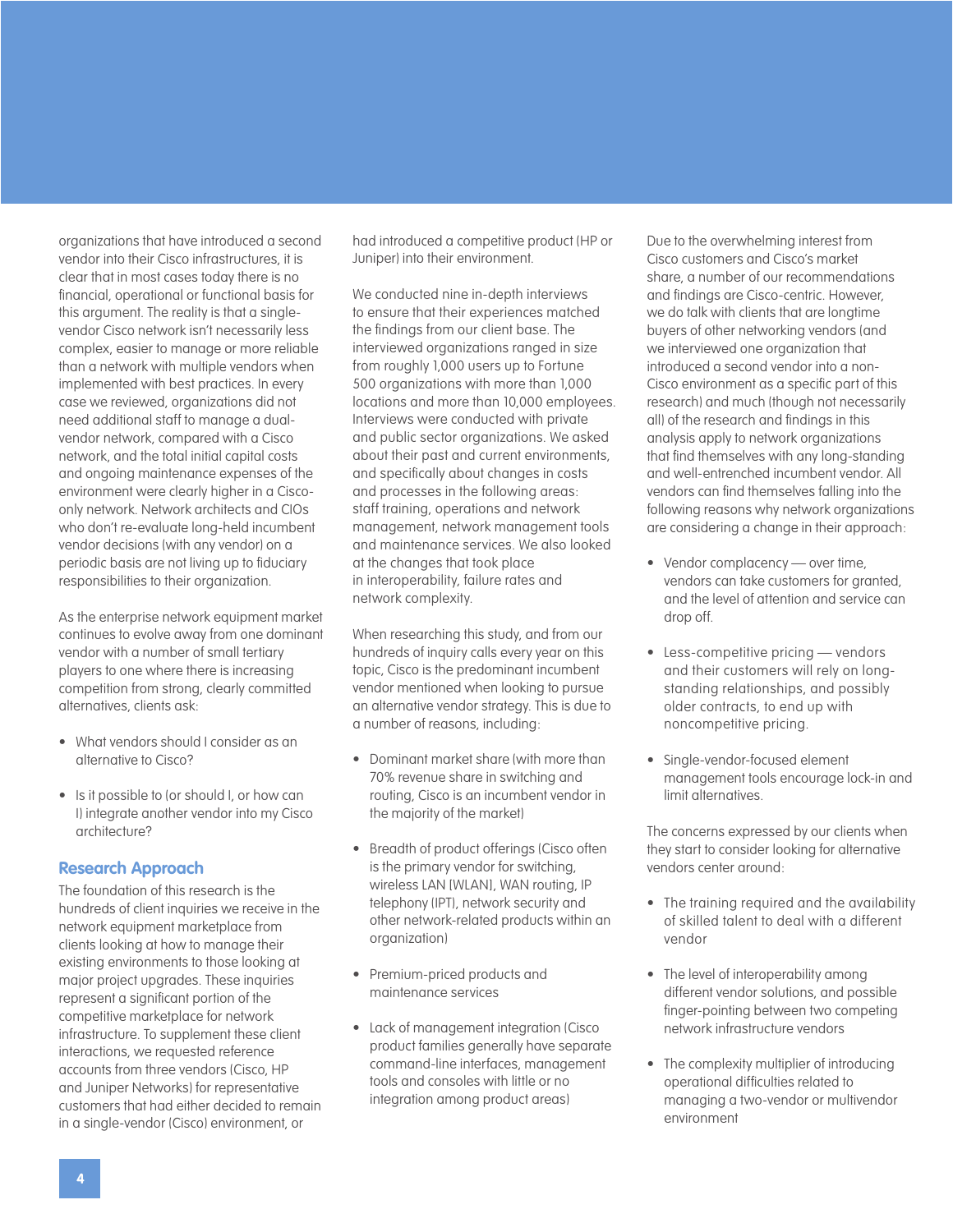- The increased staffing required to deal with extra vendors in the network
- The risk and inherent reliability of the infrastructure
- Whether the savings can really offset the extra work involved
- The cost and complexity of the additional network management tools required

At a high level, we addressed many of these issues in "Introducing a Second Vendor Saves Money, Improves Operations," published in May 2009. This research takes the topic further and explores the issue with morespecific quantitative analysis taken from our hundreds of annual inquiries related to this topic, and our specific and more-extensive interviews with organizations that have stayed with one network vendor, or have made the transition toward introducing an alternative or second vendor into the network environment. Our interviews focused on organizations that have introduced HP or Juniper into the environment, as these are the most common transitions we observe among our clients today; however, many of the findings and recommendations will apply to other vendor transitions as well.

**Training and Talent Myth:** The market is filled with Cisco Certified Internetwork Expert (CCIE) and other Cisco accredited network professionals, while finding certified staff for other vendors is much more difficult.

This myth is often cited as a major impediment to dealing with an additional vendor. It is challenging to get network management staff members to change their minds and get over their fears when they believe that Cisco certification is more marketable than other skills. What we have found is that the transfer of skills from Cisco to other vendors' products is a relatively easy one, since the majority of knowledge is about network technology, which is completely transferable among vendor environments.

According to the interviewed organizations, there was some initial grumbling; however, their fears disappeared as they quickly felt adept with the new equipment. Most organizations tend to invest three to five days of incremental training when they transition to another vendor. This results in a one-time, 1% to 2% incremental cost to the labor budget, based on an incremental time investment with the new vendor (assuming all operations staff takes three to five days of extra training). In nearly all cases, there was no cost to the actual training programs, as this was included for free by the various vendors. However, the next statements of nearly every organization we talked to were "this was a waste of time," "my team picked it up on the fly with little difficulty" and "my staff didn't need as much formal training as expected to get up to speed." In reality, rather than a one-time 1% to 2% incremental cost, it should be less than 1% for those being trained on the new vendor solutions.

Recommendation: We encourage organizations to take advantage of the "delta" training offered by many network vendors that takes into consideration the pre-existing certifications and focuses on what's different about their solution. This training has been reduced to a couple days in most cases, and most vendors will waive the cost of training as an incentive to ease the introduction of a second vendor. We are also seeing more vendors offer online training so that it can be done in the office, incrementally, as required.

**Interoperability Myth: It's impossible to** get two vendors' products reliably working together in a network.

Interoperability has proved to be a minor issue for all the organizations we interviewed during our research. Yet, consistent with all references is that they followed a number of best practices (largely described in our earlier research), including:

• Having well-defined boundaries around the new solution, often taking advantage of the concept of network building blocks to define major components within the network (for example, edge switching, core switching and WAN routing are often considered building blocks in an enterprise network).

- Reducing interface points to a minimum and not randomly mixing products of various vendors. Introducing a second vendor into the network is easier when you do it systematically. For example, one vendor for workgroup switching, the other for the core network; or one vendor in Region A, with the other vendor in Region B.
- Ensuring that you use standards as much as possible, especially interfaces between building blocks within the network.
- Regularly engage in network "hygiene" activities (especially when upgrading hardware or software components) to ensure that old prestandard or proprietary protocols are reduced or eliminated from use in the network.
- Ensuring that the new vendor provides transition help during the implementation phase (especially for more-complex data center and core deployments).
- Perform proof-of-concept testing when introducing a new technology into the network. This should be done when introducing new products from your incumbent vendor, and from any new vendor.

Recommendation: Follow the best practices described above to make sure you have reduced potential interoperability issues, and establish well-understood troubleshooting and escalation processes with your vendors.

**Complexity Myth:** Adding another network infrastructure vendor more than doubles the complexity of the architecture.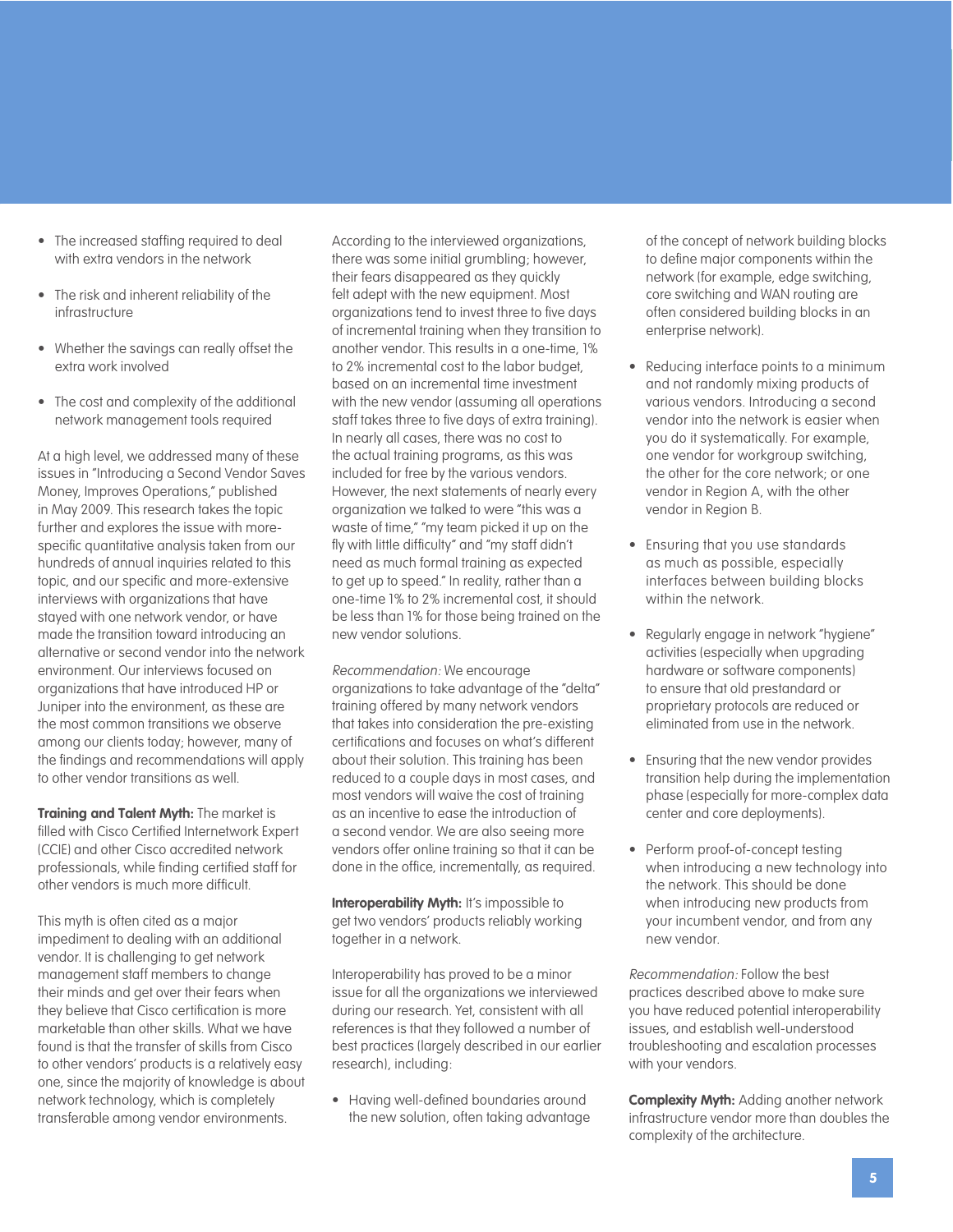One surprising benefit from our investigation was that for most organizations interviewed, the complexity of the network was reduced when they introduced another network vendor. This may seem counterintuitive; one would expect going from one vendor to multiple network infrastructure vendors to increase complexity. However, reference customers were able to take advantage of the transition to introduce more standardization in the network architecture. The network had a more-consistent set of devices and was running fewer OS releases, and configurations were more consistent. This is often a normal outcome of updating the network infrastructure, and would have also been the case with an all-new Cisco (or other vendor) infrastructure.

However, what was different from the vast majority of Cisco installations we encounter was that the effect was longerlasting. For example, one organization was running one release of Junos across the entire edge routing infrastructure nearly five years after converting from Cisco to Juniper. On the other hand, another organization we interviewed (in the same vertical market with similar requirements) that had remained with Cisco on its WAN (running the similar Integrated Services Router [ISR] in all remote locations) recently completed an extensive consolidation project, but only managed to reduce the number of Internetwork Operating System [IOS] versions to four. This is consistent with the feedback we receive from large Cisco shops where it is not uncommon to hear of enterprises using more than 100 versions of Cisco IOS in their networks.

Recommendation: As part of any network update, target reduced complexity as an operational goal, and ensure that the benefits are likely to continue. Evaluate vendors on how they control software releases, and how hardware releases are coupled with software. Also, give credit to vendors that help rightsize the network and focus on meeting your specific requirements. **Staffing Myth: Double the number of** network infrastructure vendors means increasing the number of network staff.

Our research found that not one organization needed to add staff or increase its labor budget to add the new vendor to the network. This dispels the popular vendor myth that over the life of the network, the operational savings will more than make up for the increased cost of the equipment. For the purposes of estimating labor costs when adding a new vendor, we recommend no change to the expected full-time equivalents (FTEs) required to manage and operate the network. We see no scenario where the operational savings can offset the premium price we often see from some vendors in the marketplace. One example was interesting, since management of the network was part of an outsourced arrangement. When migrating the LAN infrastructure from Cisco to HP Networking, the service provider took this completely in stride, and made no comments about a shift in cost or complexity. The vendor shift was completely covered by the existing contract.

Recommendation: From our experience with clients and detailed interviews, there is no reason to budget for staff increases when considering adding a vendor to your network. If you rightsize the network, reduce complexity and follow recommended best practices for network design and management, there is the possibility of reducing operational costs when going through the evaluation and redesign.

**Equipment and Maintenance Cost Myth:**  Loyalty to the incumbent vendor provides an opportunity to negotiate the best deals and keep costs under control.

This is a major misconception, and we continued to be surprised at the large number of clients we deal with that have little or no idea of the magnitude of the premium they are paying their incumbent networking vendor. Depending on the vendors and

type of equipment involved, the interviewed organizations achieved capital cost savings of 30% to 50% less than competitive bids from Cisco. This is completely consistent with what we have observed over the past two to three years in reviewing hundreds of proposals for our clients.

However, market dynamics change over time as product offerings are upgraded, vendors introduce different sales, and channel incentive programs and corporate philosophy shifts in response to competitive pressures. Cisco has responded to these changes in a number of ways, including deeper discounting for specific customers and projects, introducing new products that are more price competitive, and making adjustments to maintenance programs. In some cases, Cisco made a final, last-minute offer to "match the price" of a competitive bid, sometimes by rightsizing the proposal with lesser capabilities so that the comparisons were not equivalent. Even when quotes for capital costs were brought closer to competitive alternatives, Cisco did not address the significant variance in ongoing maintenance costs.

The ranges provided help set the possible savings achievable when competition is introduced into an account. Cisco has become much more aggressive (reference Cisco's FY10 second-quarter and thirdquarter earnings calls where Cisco stated that decreases in product margins were driven by pricing and higher discounts, partially offset by cost savings and higher volumes). In some cases, the delta between Cisco and other vendors has been reduced due to Cisco's competitive responses. However, you can only achieve these new Cisco price points by a proper competitive evaluation of alternative vendors. Without considering alternatives, you will default to Cisco's standard pricing methodologies.

Maintenance Services: The cost of maintenance is highly variable among vendors, and the mission-critical nature of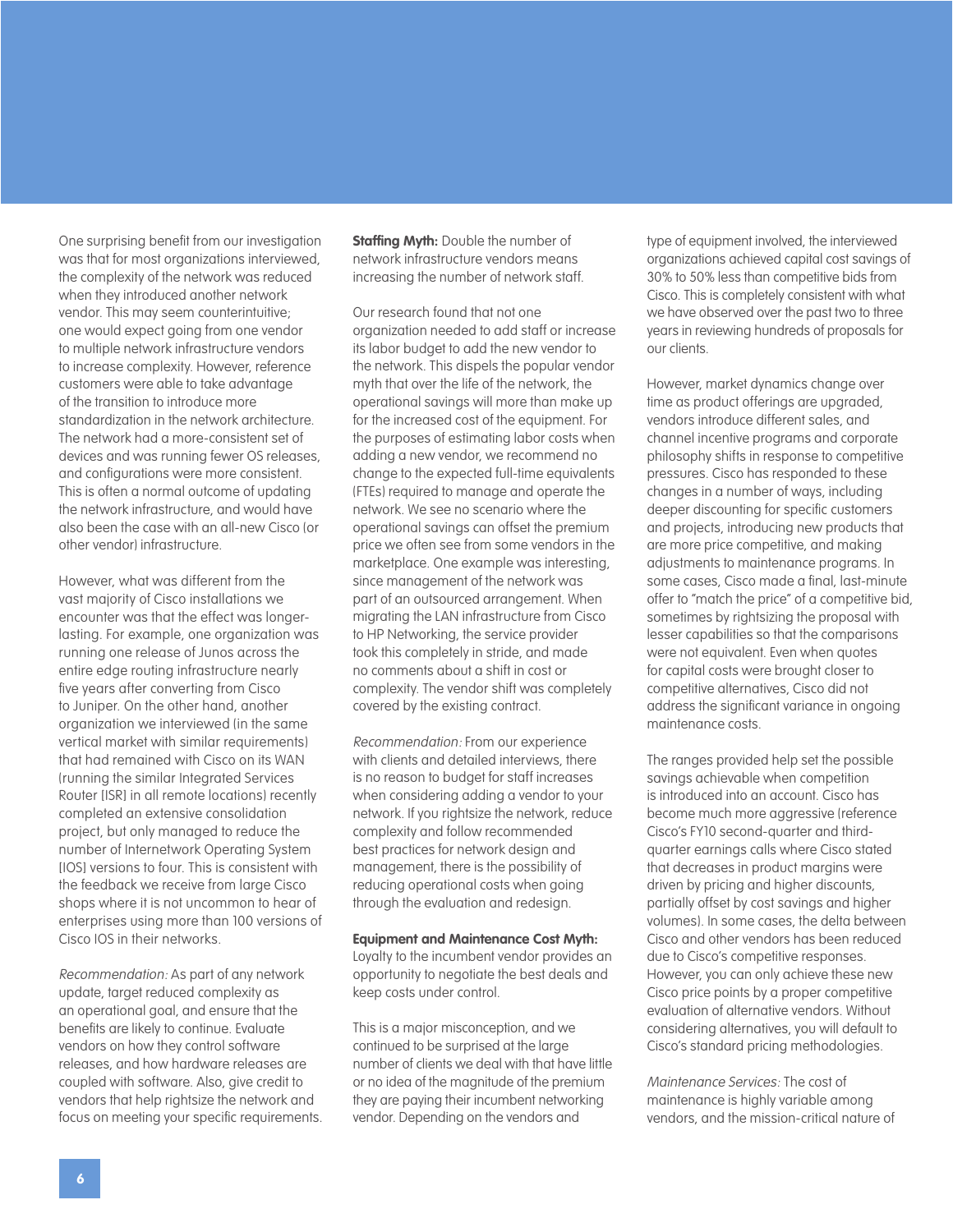the products involved. From our interviews, it is clear that savings on maintenance are readily achievable as organizations take advantage of other vendors' offerings that include more-comprehensive lifetime warranties and site license maintenance that takes into consideration the economies of scale when servicing high-volume products within an infrastructure. The savings we observed ranged from roughly 40% to as much as 95% less than what was previously paid for Cisco's SmartNet services for similar infrastructure and coverage. Programs and coverage will change to meet market conditions. For example, since some of the evaluations and decisions were made by the interviewed organizations, Cisco has introduced better limited lifetime warranty coverage across a broader range of products, as well as other service options to help in competitive situations.

Recommendation: When analyzing longterm maintenance costs, look at the specific numbers from the competitors bidding on your specific project. To receive competitive market pricing from your incumbent vendor, it is mandatory that network organizations seriously consider and evaluate competitive offerings from other vendors. Sole-sourcing with any vendor will cost a minimum 20% premium, with potential savings generally reaching 30% to 50% or more of capital budgets when dealing with premium-priced vendors.

**Network Management Myth:** Adding a second vendor will require the purchase of a lot of extra management tools.

This myth does have a grain of truth running through it, as we often observe additional management tools in organizations with multiple vendors. However, in many cases, the network operations group had already invested in additional tools to manage the single-vendor network more efficiently. Nearly all the customer references interviewed for this research owned the element management tool from their

network equipment manufacturers (NEMs). Although some element management tools provide basic support for any Simple Network Management Protocol (SNMP)-enabled network device, they generally only provide the full or enhanced set of capabilities for the NEM's own proprietary devices. Examples include Cisco's CiscoWorks, F5's Enterprise Manager, HP's ProCurve Manager and Juniper Network's Network and Security Manager (NSM). Even in single-vendor Cisco environments, we commonly see additional element management systems tied to individual building blocks increasing management complexity. In all the reference organizations, the element management tool was used to back up network device configurations. In some cases, it was also used to push out configuration updates and patches, although many continue to use manual telnet procedures to make configuration changes.

When adding a second network infrastructure vendor, organizations considered whether to purchase the vendor-specific element management system offered by the new vendor, or whether it was time to invest in a network configuration and change management (NCCM) product that would operate in a multivendor environment, enable automated configuration management and provide a compliance audit capability. Since the second network vendors generally sweetened the deal by offering their element management system free of charge and included training to familiarize the staff with the new tools, the references implemented the second vendor's element management system, rather than taking the plunge with a multivendor NCCM tool.

In addition to element management tools, nearly every network management team we interviewed used a variety of vendor-neutral network management tools prior to adopting the second vendor. These tools included:

- CA Spectrum
- • Dartware InterMapper
- EMC Ionix (Smarts)
- **HP Network Node Manager**
- Ipswitch WhatsUp Gold
- **MRTG**
- • Paessler PRTG
- Solarwinds Orion
- Statseeker

These tools use industry-standard, vendorindependent SNMP, so no additional investment was required when introducing a second network infrastructure vendor. Tools used by the references provided features such as discovery and mapping of network topology, up/down status monitoring, fault alerting and performance trend graphs. When the customer references did purchase new network management tools, it was due to the growth of the network and the company's increasing dependence on the communication infrastructure, rather than the addition of a second network vendor.

Recommendations: Organizations wanting to take advantage of the benefits of introducing additional vendors into their environment should start by introducing industry-standard tools for alerting, performance and network performance, and chance management. Not only will these tools improve the management of the existing single-vendor network, but they will also make the transition to other vendors or adding new technologies much easier. These tools will help reduce unplanned outages and the complexity of network operations.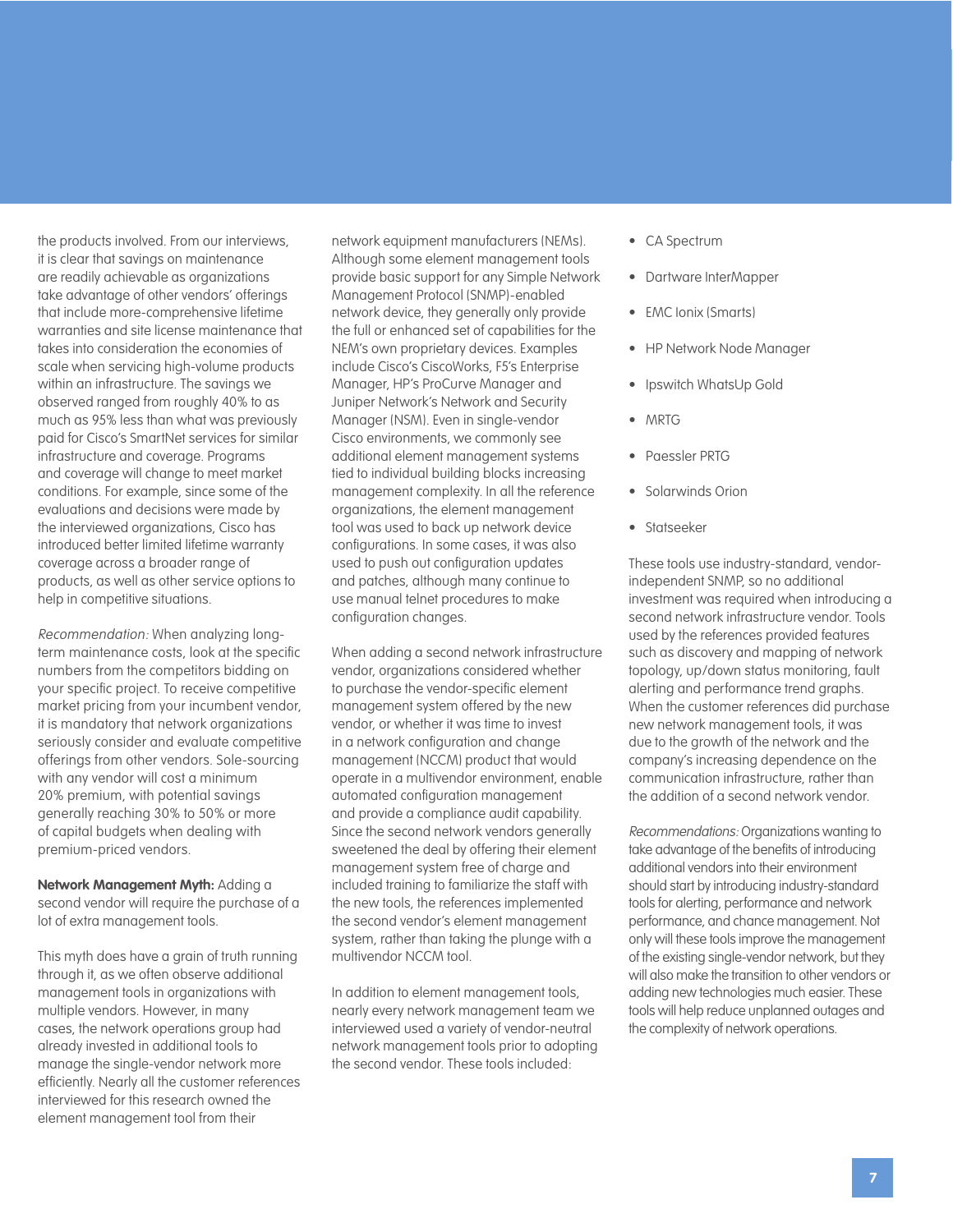### **Net Results**

Our research found that the perceptions concerning adding a vendor to a singlevendor network are unfounded. From the hundreds of client interactions and the detailed interviews conducted, we find no need to add staff, retraining is a minor issue, and interoperability and complexity are easily managed, in some cases, depending on the exact transition, and will make the network easier to deal with in the long run.

Based on these findings, we have created a high-level TCO sensitivity model. To summarize our findings for this research, Table 1 represents typical and aggregated results from client discussions and interviews. The chart would be representative of an organization replacing a network with 100 to 200 access switches and associated aggregation or core switches. Maintenance would be the next business day for edge products with an on-site, four-hour response for the core network. In the chart, we have shown three operational outcomes, based on adding 5% more staff, keeping staffing at current levels (consistent with our findings) and decreasing staff by 5%. TCO savings range from 21% to 26% of total capital, maintenance and operational costs over a five-year period. Depending on specific

circumstances and changing vendor approaches, the TCO delta will range higher and lower from these guidelines.

**Strategic Planning Assumption: Through 2015,** Cisco will be unable to make sufficient changes to deliver a lower five-year TCO for network infrastructure and operations, as compared with alternative dual-vendor approaches.

#### **Why we believe the assumption will be true:**

For Cisco to make significant progress on its TCO, it needs to make changes across a number of fronts. Most critical, it needs to make operational efficiency and integration across diverse portfolios a primary design criteria. It also needs to make large investments in management tools, or to acquire a portfolio of management tools. Cisco has been working on these issues for more than five years, with more than 1000 development staff dedicated to the network management function. Little substantial progress has been made so far, and most strategic network management functions are delivered via OEM agreements with Cisco partners. Finally, even if Cisco makes these foundational technology changes, we believe that this alone does not move the TCO equation strongly enough to Cisco's favor. To make Cisco's TCO equivalent to other vendors solutions (either alone or as part of a Cisco

network), Cisco must reduce both capital and ongoing maintenance costs to more competitive levels. The resulting drop of corporate margins (nearly 70% of Cisco's current revenue stream still comes from network infrastructure and related services) means that Cisco would be forced to go through a fundamental shift in its approach to traditional and emerging markets.

**What could make the assumption not come** 

**true:** Cisco may recognize that it is more important to preserve market share against major competitors like HP, IBM and Juniper than preserving its current margin structure. This would allow customers to purchase products and services at a significantly lower price point with a likely reduction in total market size of at least 25%. Cisco could also plug its gaps in operational tools through acquisition. Organizational and process changes within Cisco's development organization could lead to better integration and consistent management interfaces among various product lines. However, even if this is declared a priority by Cisco internally, we believe it would take a minimum of two to three years to make noticeable progress.

> Gartner RAS Core Research Note G00208758, Mark Fabbi, Debra Curtis, 17 November 2010

| <b>Item</b>                             | <b>Incumbent: Vendor A</b> | <b>Added: Vendor B</b> |
|-----------------------------------------|----------------------------|------------------------|
| Projected Capital Cost                  | \$1,500,000                | \$800,000              |
| <b>Annual Maintenance Services</b>      | \$150,000                  | \$60,000               |
| Network Management Systems              | \$40,000                   | \$40,000               |
| Annual Labor Cost                       | \$500,000                  |                        |
|                                         |                            |                        |
| Labor Change Required for New<br>Vendor | Five-Year TCO Savings      |                        |
| 5%                                      | 21%                        |                        |
| $0\%$                                   | 24%                        |                        |
| $-5%$                                   | 26%                        |                        |

#### Table 1. Typical and Aggregated Results for Replacing a Network With 100 to 200 Access Switches

Source: Gartner (November 2010)